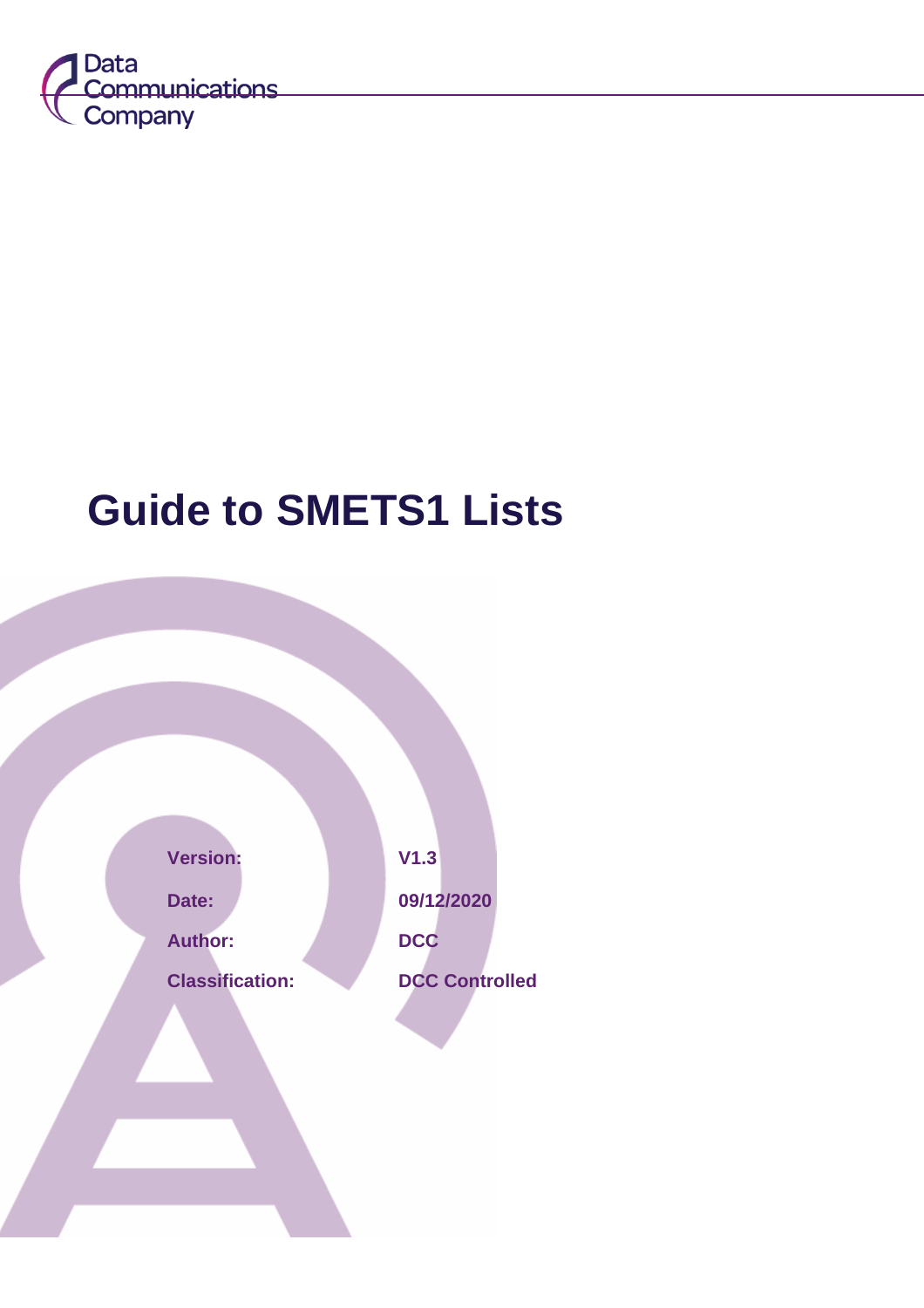

# **Document Control Heading**

### **Author: DCC Devices Team [\(DCCDevices@smartdcc.co.uk\)](mailto:DCCDevices@smartdcc.co.uk)**

#### **Revision History**

| <b>Revision</b><br><b>Date</b> | <b>Summary of Changes</b>                                                                               | <b>Version</b><br><b>Number</b> |
|--------------------------------|---------------------------------------------------------------------------------------------------------|---------------------------------|
| 19/07/19                       | <b>Guide to PPCL</b>                                                                                    | 0.1                             |
| 22/07/19                       | Additional comments incorporated                                                                        | 0.2                             |
| 23/07/19                       | Added in EPCL and renamed to SMETS1 Lists                                                               | 1.0                             |
| 30/07/19                       | Added definition of Completed DMC<br>1.1                                                                |                                 |
| 09/12/2020                     | Changes to PPCL Statuses aligned to SVTAD,<br>Incorporated internal review comments, Formatting changes | 1.3                             |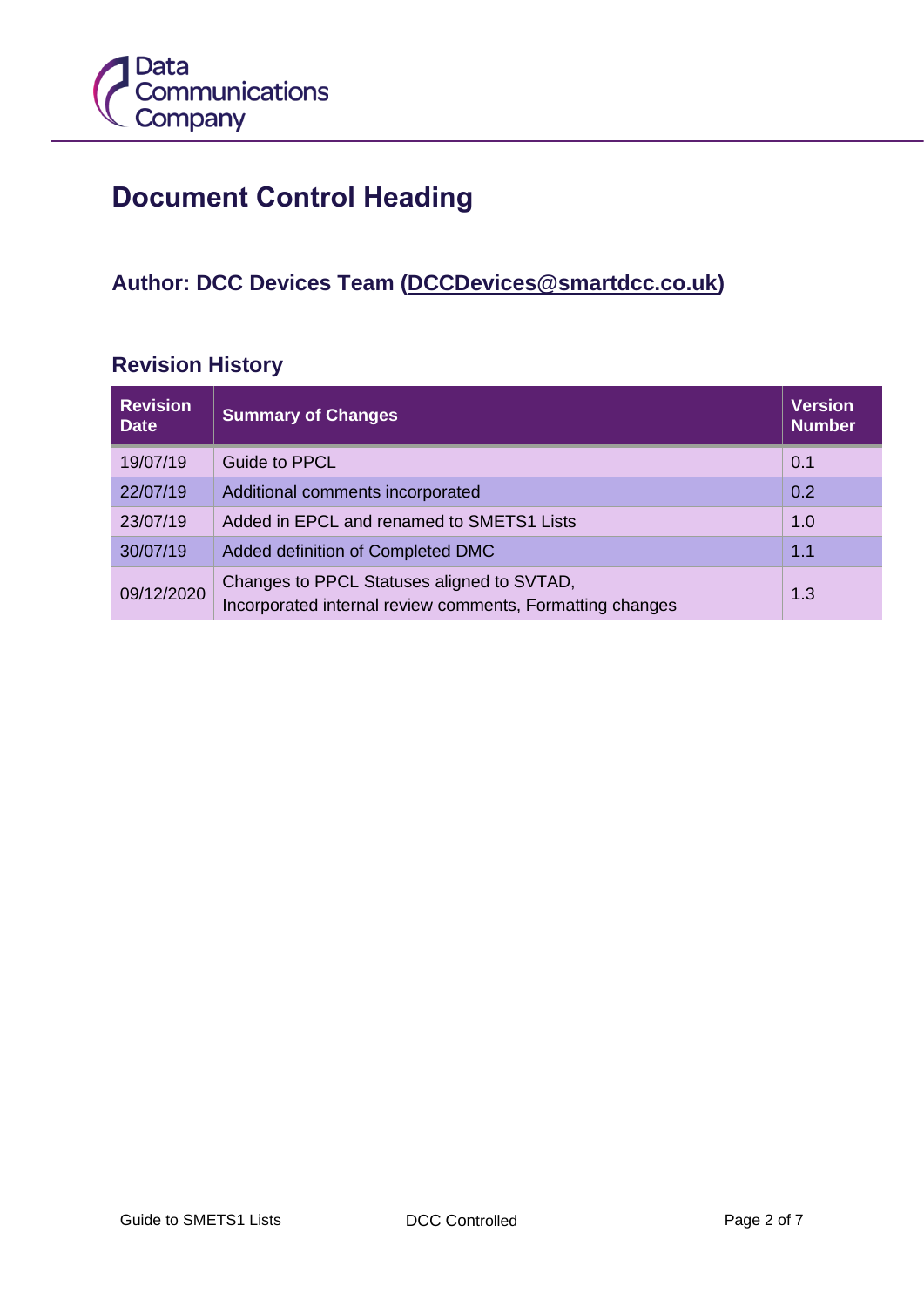

# **Table of Contents**

| $\mathbf 1$    |  |  |  |
|----------------|--|--|--|
| 2 <sup>1</sup> |  |  |  |
| 3 <sup>1</sup> |  |  |  |
|                |  |  |  |
|                |  |  |  |
|                |  |  |  |
| 4              |  |  |  |
|                |  |  |  |
|                |  |  |  |
|                |  |  |  |
|                |  |  |  |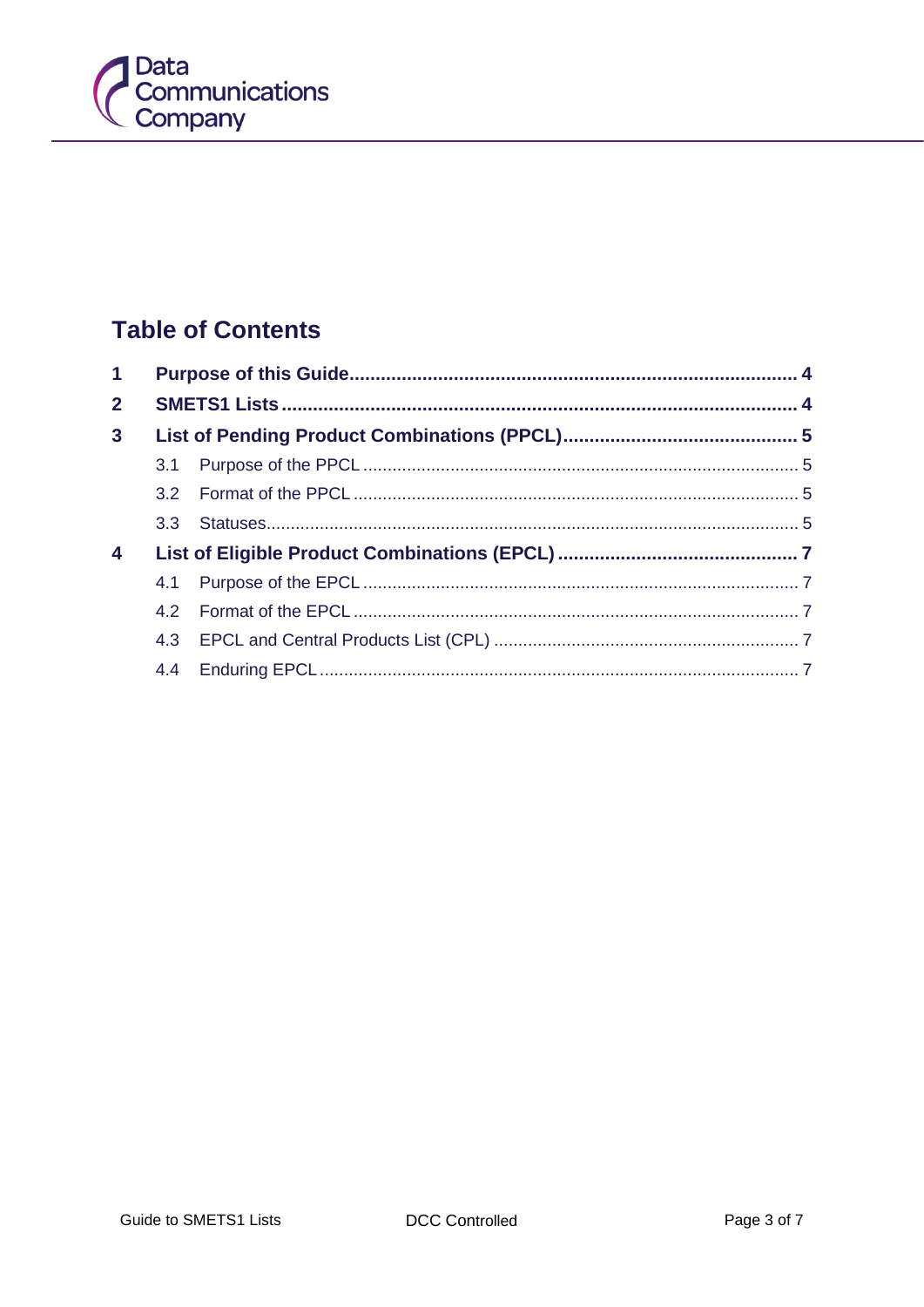# **1 Purpose of this Guide**

<span id="page-3-0"></span>This purpose of this guide is to provide more detail around the concept of SMETS1 Lists, which are made up of the;

- List of Pending Product Combinations (PPCL)
- List of Eligible Product Combinations (EPCL)

**Section 2** of this quide sets out the purpose of the SMETS1 Lists.

**Section 3** sets out further clarification around the PPCL.

**Section 4** sets out further clarification around the EPCL.

This guide will be updated, as necessary, to reflect any additional statuses which are required over the course of SMETS1 Enrolment and Adoption, as the number of statuses contained in the PPCL particularly is likely to increase over this period.

#### <span id="page-3-1"></span>**2 SMETS1 Lists**

DCC must create, keep up-to-date and provide to the Panel (and the Panel shall publish on the Website) lists of Product Combinations, which according to Section F2.10A of the Smart Energy Code must contain:

(a) each combination of SMETS1 Device Models and communication services provider in relation to which the DCC has demonstrated through testing (which may include testing of a different combination that the DCC considers to be substantively equivalent) that it is able to successfully process SMETS1 Service Requests and relevant SMETS1 Alerts (the "**SMETS1 Eligible Product Combinations**"), including the date on which each entry was first added to the list; and

(b) each combination of SMETS1 Device Models and communication services provider in relation to which the DCC is at that time:

(i) considering whether testing or development is required to demonstrate the capability; or

(ii) developing and/or testing the capability,

to successfully process SMETS1 Service Requests and relevant SMETS1 Alerts (the "**SMETS1 Pending Product Combinations**"), provided that the DCC shall not add a Device Model combination to the SMETS1 Pending Product Combinations where the relevant Testing Participant has indicated pursuant to clause 9 (SMETS1) Pending Product Combinations Tests) of the Enduring Testing Approach Document that such information should be treated as confidential.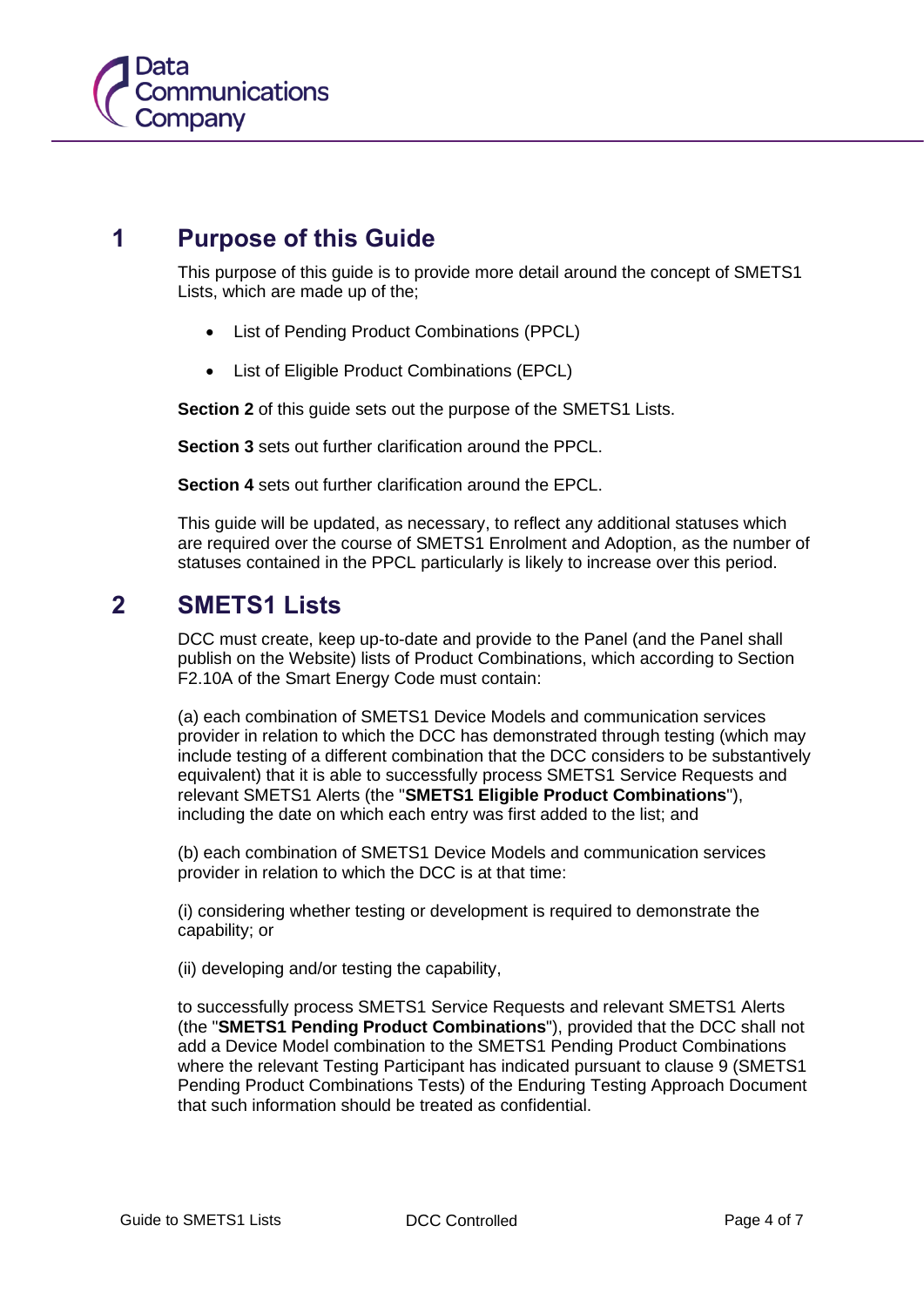# <span id="page-4-0"></span>**3 List of Pending Product Combinations (PPCL)**

#### <span id="page-4-1"></span>**3.1 Purpose of the PPCL**

The PPCL will used to be track the testing of Device Model Combinations (DMCs) being considered for or undergoing the following types testing:

- System Integration Testing (SIT) and Migration Testing (MT)
- Device Model Combination Testing (DMCT)
- Pending Product Combination Tests (PPCT)

The PPCL will be updated regularly by the DCC and should not be perceived as final.

#### <span id="page-4-2"></span>**3.2 Format of the PPCL**

The content of the PPCL is prescribed in section 3.6 of the Transition and Migration Approach Document v1.2.

#### <span id="page-4-3"></span>**3.3 Statuses**

The following status definitions should be used as a guide and are not legally binding.

| <b>Status</b>                                        | <b>Definition</b>                                                                                                                                                                                                           |
|------------------------------------------------------|-----------------------------------------------------------------------------------------------------------------------------------------------------------------------------------------------------------------------------|
| <b>Under Consultation</b>                            | Where a DMC is being considered as part of the<br>Device Selection consultation in accordance with<br>clause 13 of the SMETS1 SVTAD                                                                                         |
| <b>Undergoing SIT or</b><br><b>Migration Testing</b> | Where a DMC is undergoing Migration Testing in<br>accordance with the Migration Test Approach<br>Document, or Systems Integration Testing in<br>accordance with the SMETS1 SEC Variation Test<br>Approach Document (SVTAD). |
| <b>Undergoing the DMCT</b><br><b>Process</b>         | Where a DMC is subject to the DMCT Process<br>outlined in clause 20 of the SMETS1 SVTAD.<br>Further information can be found in the DMCT<br>Status Lists and DMCT Schedules published on<br>the DCC website.                |
| <b>Under Assessment</b>                              | Where a DMC has been proposed for PPCT by a<br>Testing Participant in accordance with clause 9.3<br>of the Enduring Test Approach Document (ETAD).                                                                          |
| Withdrawn                                            | Where the resolution of a Testing Issue relating to<br>the Device Model Combination has meant that a<br>firmware change is required and the DMC is<br>therefore not eligible for migration.                                 |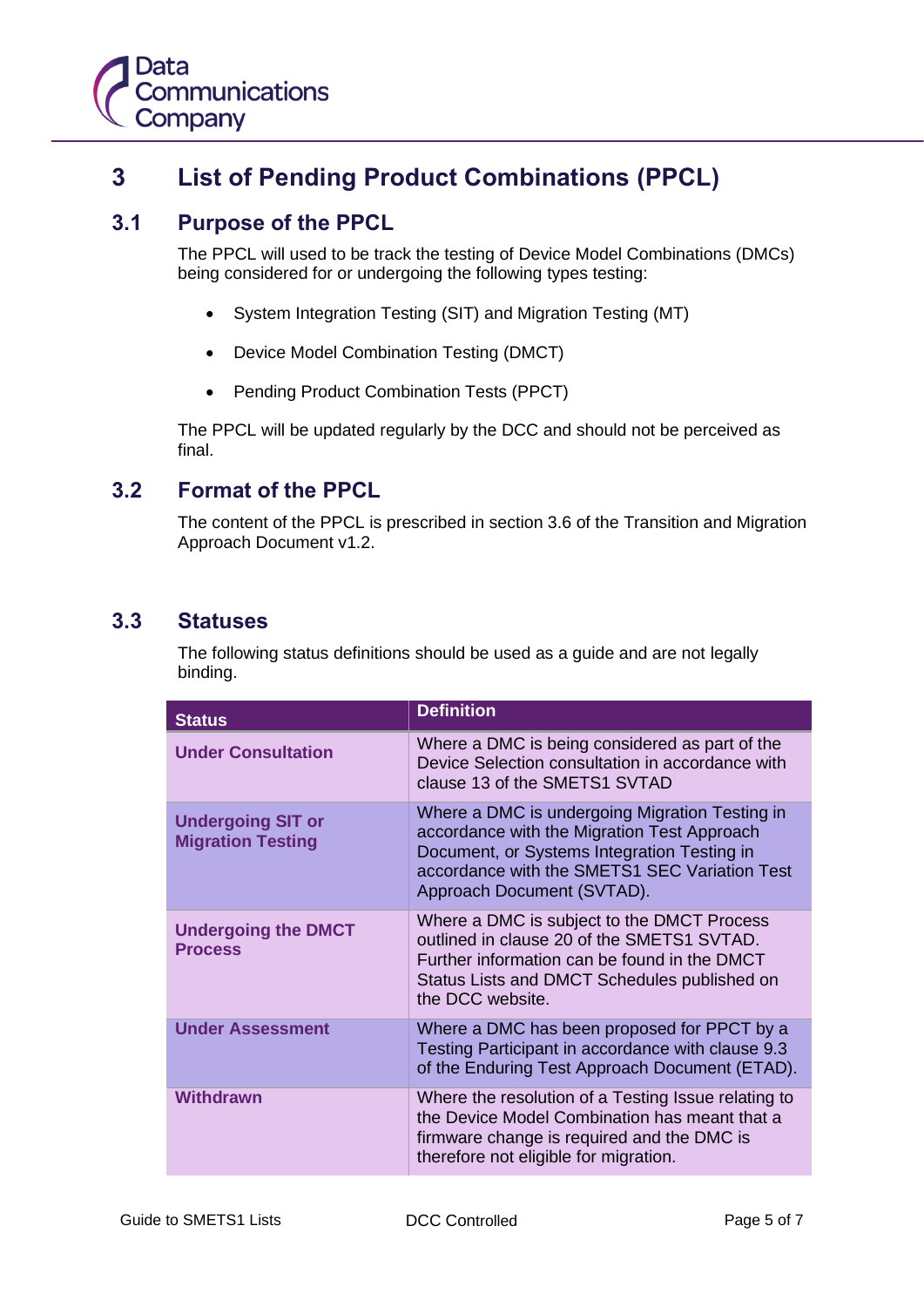

| <b>Status</b>                                  | <b>Definition</b>                                                                                                                                                               |
|------------------------------------------------|---------------------------------------------------------------------------------------------------------------------------------------------------------------------------------|
| <b>Suspended</b>                               | Where a DMC has not successfully completed<br>Pending Product Combination Tests in accordance<br>with clause 9.12 of the Enduring Test Approach.                                |
| <b>Proposed for addition to</b><br><b>EPCL</b> | Where a DMC has completed SIT and Migration<br>Testing or DMCT or PPCT and is undergoing<br>proposal for addition to the list of Eligible Product<br><b>Combinations (EPCL)</b> |
| <b>Completed</b>                               | Where a DMC has completed SIT and Migration<br>Testing or DMCT or PPCT, passed the necessary<br>governance and been added to the EPCL                                           |
| <b>TBC</b>                                     | Where a DMC is subject to functionality yet to be<br>released and is awaiting consideration for SIT or<br><b>DMCT or PPCT</b>                                                   |